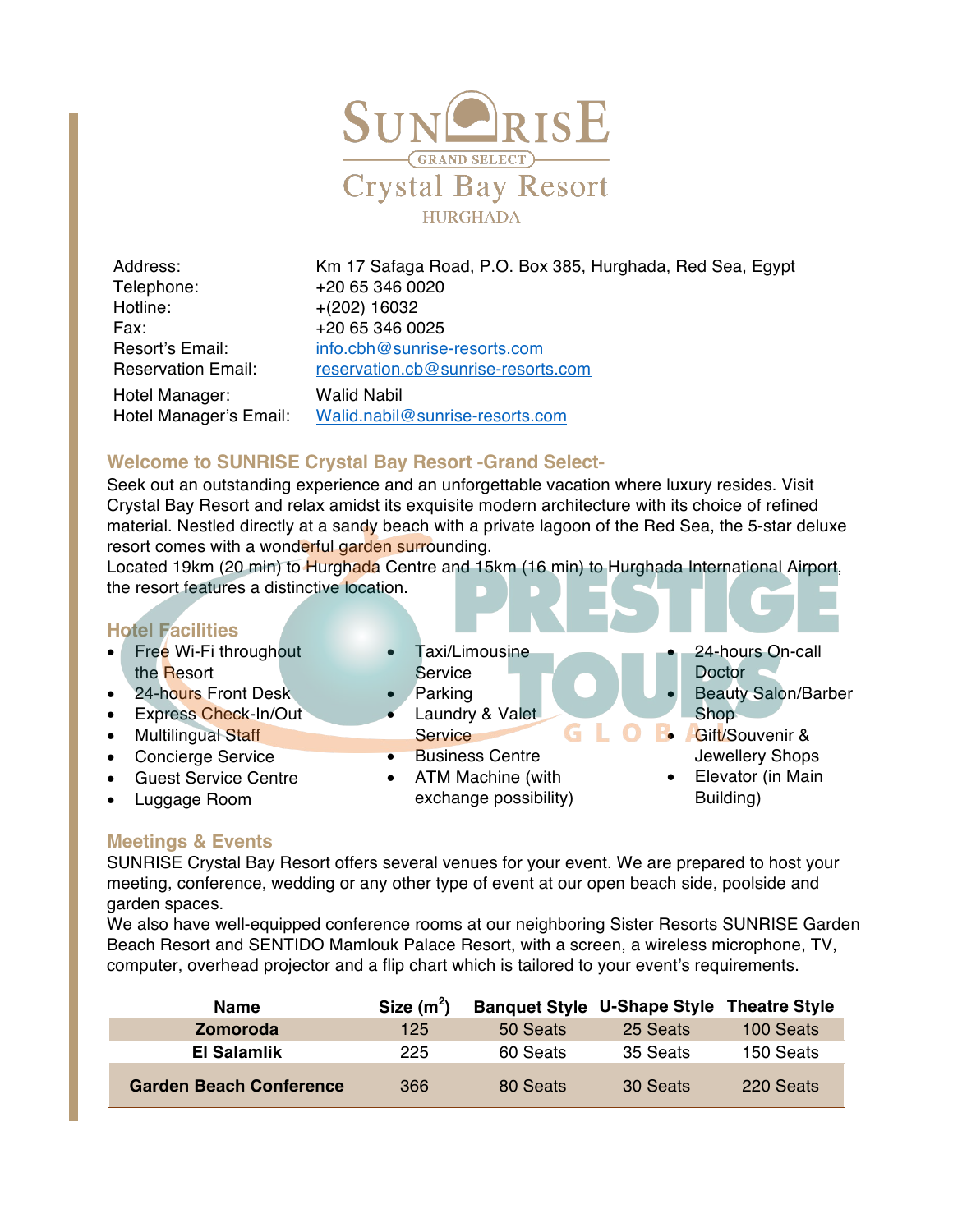# **Room & Bed Capacity**

| <b>Room Type</b>                                                     | No.<br><b>Rooms</b> | <b>Description</b>                                                                                                                                                                                            | Size $(m^2)$ |
|----------------------------------------------------------------------|---------------------|---------------------------------------------------------------------------------------------------------------------------------------------------------------------------------------------------------------|--------------|
| <b>Superior Room</b><br>(Partial Sea-<br>/Pool-/Garden<br>View)      | 118                 | Bedroom with King Size Bed or Twin Beds, Seating<br>Area, Wardrobe, Bathroom with Shower, Balcony<br>(Only Top Floor)                                                                                         | 35           |
| <b>Deluxe Room</b><br>(Sea-/Partial<br>Sea-/<br>Pool/Garden<br>View) | 134                 | Bedroom with King Size Bed or Twin Beds,<br>Wardrobe, Seating Area, Bathroom with Shower,<br>Terrace/Balcony                                                                                                  | 42           |
| <b>Junior Suite</b><br>(Sea View)                                    | 50                  | Bedroom with King Size Bed, Living Room with Sofa<br>Bed, Wardrobe/Dressing Room, Bathroom with<br>Bathtub/Shower, Terrace/Balcony                                                                            | 44           |
| <b>Family Suite</b><br>(Partial Sea<br>View)                         | 37                  | Bedroom with Queen Size Bed, Living Room with two<br>Sofa Beds, Bathroom with Shower, Wardrobe,<br>Terrace/Balcony                                                                                            | 44           |
| <b>Executive Suite</b><br>(Sea View)                                 | $\overline{2}$      | Bedroom with King Size Bed, Living Room, Bathroom<br>with Bathtub, Wardrobe, Dressing Room, Balcony                                                                                                           | 90           |
| <b>Crystal Suite</b><br>(Sea View)                                   | $\overline{2}$      | 2 Bedrooms: One with King Size Bed & One with<br>Twin Beds, 2 Bathrooms with Bathtub/Shower, 1<br>Living Room, 2 Dressing Rooms, Balcony                                                                      | 120          |
| <b>Pool Suite</b><br>(Sea View)                                      | 8                   | 2 Bedrooms: One with King Size Bed & One with<br>Twin Beds, 2 Bathrooms with Bathtub/Shower,<br>Wardrobe, Dressing Room, 1 Living Area with<br><b>Terrace, Swimming Pool</b>                                  | 95           |
| <b>Jacuzzi Suite</b><br>(Sea View)                                   | 9                   | 2 Bedrooms with Balcony: One with King Size Bed &<br>One with Twin Beds, 2 Bathrooms with<br>Bathtub/Shower, Wardrobe, Dressing Room, 1 Living<br>Room without Balcony, Jacuzzi at Roof Top                   | 100          |
| <b>Royal Suite</b><br>(Sea View)                                     | $\overline{2}$      | 2 Bedrooms: One with King Size Bed & One with<br>Twin Beds, 2 Bathrooms with Bathtub/Shower, 2<br>Dressing Rooms, Living Area, Terrace, Swimming<br>Pool                                                      | 123          |
| <b>Special Needs</b><br><b>Room</b><br>(Garden View)                 | $\overline{2}$      | Bedroom with King Size Bed/Twin Beds connected to<br>another Superior Room (with Twin Beds) with an<br>interconnected door, on the ground floor, specially<br>adapted Bathroom with Shower, Terrace with ramp | 42           |
| <b>Total</b>                                                         | 364                 |                                                                                                                                                                                                               |              |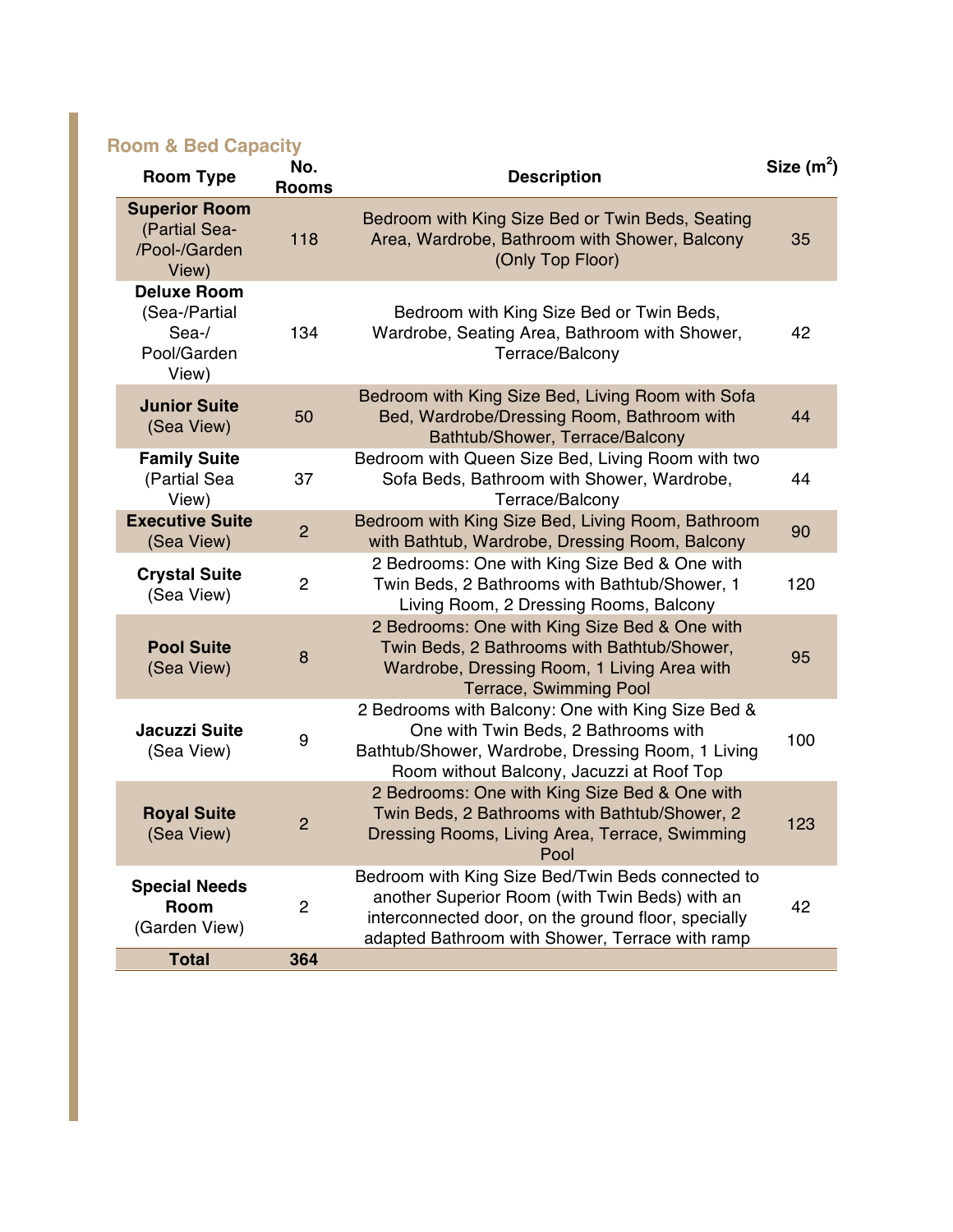# **Room View**

| <b>Room View</b>          | Sea<br><b>View</b> | <b>Partial Sea</b><br><b>View</b> | <b>Pool View</b>         | Garden<br><b>View</b>    |
|---------------------------|--------------------|-----------------------------------|--------------------------|--------------------------|
| <b>Superior Room</b>      |                    | 27                                | 45                       | 46                       |
| <b>Deluxe Room</b>        | 6                  | 70                                | 38                       | 20                       |
| <b>Junior Suite</b>       | 50                 | ٠                                 | ٠                        |                          |
| <b>Family Suite</b>       |                    | 37                                | ٠                        | ٠                        |
| <b>Executive Suite</b>    | $\overline{2}$     | -                                 | $\overline{\phantom{a}}$ |                          |
| <b>Crystal Suite</b>      | 2                  | $\overline{\phantom{a}}$          | $\overline{\phantom{a}}$ | $\overline{\phantom{0}}$ |
| <b>Pool Suite</b>         | 8                  |                                   | -                        |                          |
| <b>Jacuzzi Suite</b>      | 9                  |                                   | $\overline{\phantom{a}}$ |                          |
| <b>Royal Suite</b>        | $\overline{2}$     |                                   |                          |                          |
| <b>Special Needs Room</b> | -                  | $\overline{\phantom{0}}$          | ٠                        | 2                        |

# **Room Facilities**

| • SAT HD/LED TV<br>• Wi-Fi (free of charge)<br>• Telephone<br>• Safe Box (Laptop<br>Size)<br>• Luggage Rack<br>• Air Conditioning<br>Mini-Bar<br>$\bullet$ | Hairdryer &<br>$\bullet$<br><b>Magnifying Mirror</b><br><b>Bathrobe &amp; Slippers</b><br>$\bullet$<br><b>Aurora Senses</b><br>$\bullet$<br><b>Bathroom Amenities</b><br>• Scale (upon request)<br>In-Room Dining<br>$\bullet$<br>Services (chargeable) | Adapters & Plugs<br>$\bullet$<br>(upon request)<br>Bathroom with<br>$\bullet$<br>Shower/Bathtub<br><b>Balcony or Terrace</b><br>$\bullet$<br><b>Connected Rooms</b><br>$\bullet$<br>available<br>Smoking & Non-<br>$\bullet$ |
|------------------------------------------------------------------------------------------------------------------------------------------------------------|---------------------------------------------------------------------------------------------------------------------------------------------------------------------------------------------------------------------------------------------------------|------------------------------------------------------------------------------------------------------------------------------------------------------------------------------------------------------------------------------|
|                                                                                                                                                            |                                                                                                                                                                                                                                                         |                                                                                                                                                                                                                              |
| • Coffee & Tea-Making<br><b>Facilities</b>                                                                                                                 | Iron & Ironing Board<br>$\bullet$<br>(upon request)                                                                                                                                                                                                     | <b>Smoking Rooms</b><br>available                                                                                                                                                                                            |
|                                                                                                                                                            |                                                                                                                                                                                                                                                         |                                                                                                                                                                                                                              |

# **Restaurants**

| <b>Name</b>                   | <b>Seating</b><br><b>Capacity</b> | <b>Opening Hours</b><br>(Summer)                      | <b>Opening Hours</b><br>(Winter)                      | Type of<br><b>Serving</b>                      |
|-------------------------------|-----------------------------------|-------------------------------------------------------|-------------------------------------------------------|------------------------------------------------|
| <b>Rainbow</b><br>Restaurant  | 258 Indoors<br>192 Outdoors       | $07:00 - 10:30$<br>$13:00 - 15:00$<br>$19:00 - 22:00$ | $07:00 - 10:30$<br>$12:30 - 14:30$<br>$18:30 - 22:00$ | <b>Open Buffet</b><br>International<br>Cuisine |
| Elia<br>Restaurant            | 52 Indoors<br>33 Outdoors         | $19:00 - 22:00$                                       | $18:30 - 22:00$                                       | A la Carte<br>Mediterranean<br>Cuisine         |
| <b>Manohar</b><br>Restaurant  | 84 Indoors                        | $19:00 - 22:00$                                       | $18:30 - 22:00$                                       | À la Carte<br>Indian Cuisine                   |
| <b>Poseidon</b><br>Restaurant | 170 Outdoors                      | $12:00 - 17:00$<br>$19:00 - 22:00$                    | $12:00 - 17:00$<br>$19:00 - 22:00$                    | À la Carte<br>Greek Cuisine                    |
| <b>Dalila</b><br>Restaurant   | 20 Indoors<br>40 Outdoors         | $19:00 - 22:00$                                       | $18:30 - 22:00$                                       | À la Carte<br>Egyptian<br>Cuisine              |
| Felucca*<br>Restaurant        | 40 Indoors<br>20 Outdoors         | $19:00 - 22:00$                                       | $18:30 - 22:00$                                       | À la Carte                                     |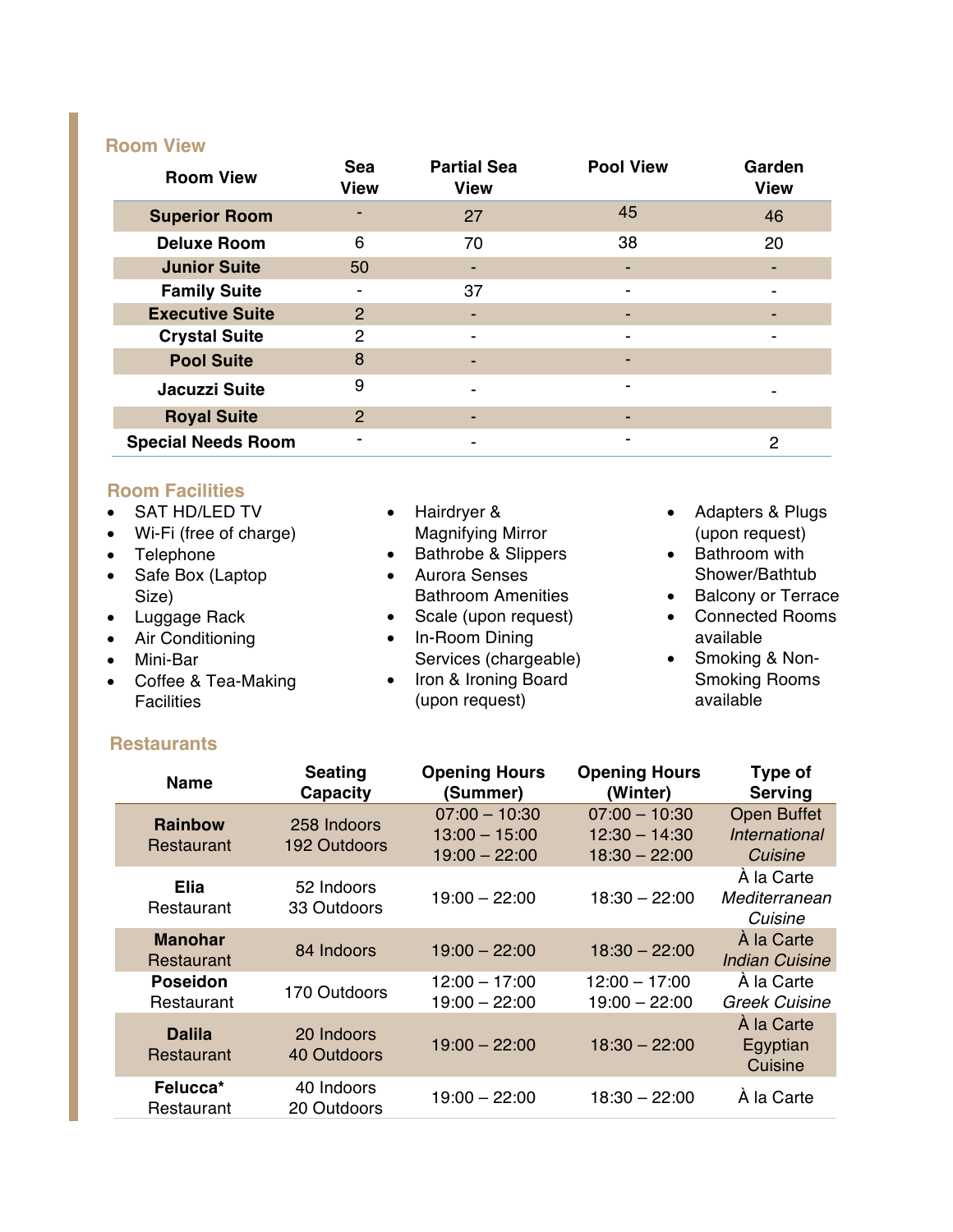|  |  | ,,,,, |
|--|--|-------|
|  |  |       |
|  |  |       |

# \* Chargeable

# **Restaurants available at SUNRISE Garden Beach Resort and SENTIDO Mamlouk Palace Resort**

| <b>Name</b>                                       | <b>Seating</b><br>Capacity | <b>Opening Hours</b><br>(Summer) | <b>Opening Hours</b><br>(Winter) |
|---------------------------------------------------|----------------------------|----------------------------------|----------------------------------|
| <b>Grill House*</b><br><b>Open-Air Restaurant</b> | 50 Indoors                 | $19:00 - 22:00$                  | $18:30 - 22:00$                  |
| Nasaya*<br>Restaurant & Lounge                    | 100 Outdoors               | $15:00 - 17:00$                  | $19:00 - 00:00$                  |
| The Boulevard*<br>(Adults Only)                   | 22 Indoors<br>32 Outdoors  | $18:30 - 22:00$                  | $18:30 - 22:00$                  |
| Mongolian Grill*<br>Restaurant                    | 100 Outdoors               | $18:30 - 22:00$                  | $18:30 - 22:00$                  |
| * Chargeable                                      |                            |                                  |                                  |

# **Snacks**

| <b>Name</b>                                    | <b>Seating</b><br>Capacity  | <b>Opening Hours</b><br>(Summer) | <b>Opening Hours</b><br>(Winter) |
|------------------------------------------------|-----------------------------|----------------------------------|----------------------------------|
| <b>Poseidon Beach Bar</b>                      | 170 Outdoors                | $12:00 - 17:00$                  | $12:00 - 17:00$                  |
| <b>Pyramid Lobby Bar</b>                       | 117 Indoors<br>86 Outdoors  | $15:00 - 17:00$                  | $15:00 - 17:00$                  |
| <b>Rainbow Restaurant</b><br>(Midnight Snacks) | 258 Indoors<br>192 Outdoors | $22:30 - 01:00$                  | $22:30 - 01:00$                  |

#### **Bars**

| <b>Name</b>                          | <b>Seating</b><br>Capacity | <b>Opening Hours</b><br>(Summer) | <b>Opening Hours</b><br>(Winter) |
|--------------------------------------|----------------------------|----------------------------------|----------------------------------|
| <b>Pyramid Lobby Bar</b>             | 117 Indoors<br>86 Outdoors | 24-hours                         | 24-hours                         |
| <b>Illusion Pub</b>                  | 40 Indoors                 | $23:00 - 02:00$                  | $23:00 - 02:00$                  |
| <b>Cocktail Bar &amp;</b><br>Lounge* | 29 Indoors                 | $18:00 - 00:00$                  | $18:00 - 00:00$                  |
| <b>Champion Sports</b><br>Bar        | 39 Indoors                 | $12:00 - 00:00$                  | $12:00 - 00:00$                  |
| <b>Alf Lela Shisha</b><br>Café*      | 60 Indoors                 | $12:00 - 00:00$                  | $12:00 - 00:00$                  |
| <b>Sunrise Pool Bar</b>              | 58 Outdoors                | $10:00 - 18:00$                  | $10:00 - 17:00$                  |
| <b>Poseidon Beach Bar</b>            | 170 Outdoors               | $10:00 - 18:00$                  | $10:00 - 17:00$                  |
| <b>Oasis Beach Bar***</b>            | 132 Outdoors               | $10:00 - 18:00$                  | $10:00 - 17:00$                  |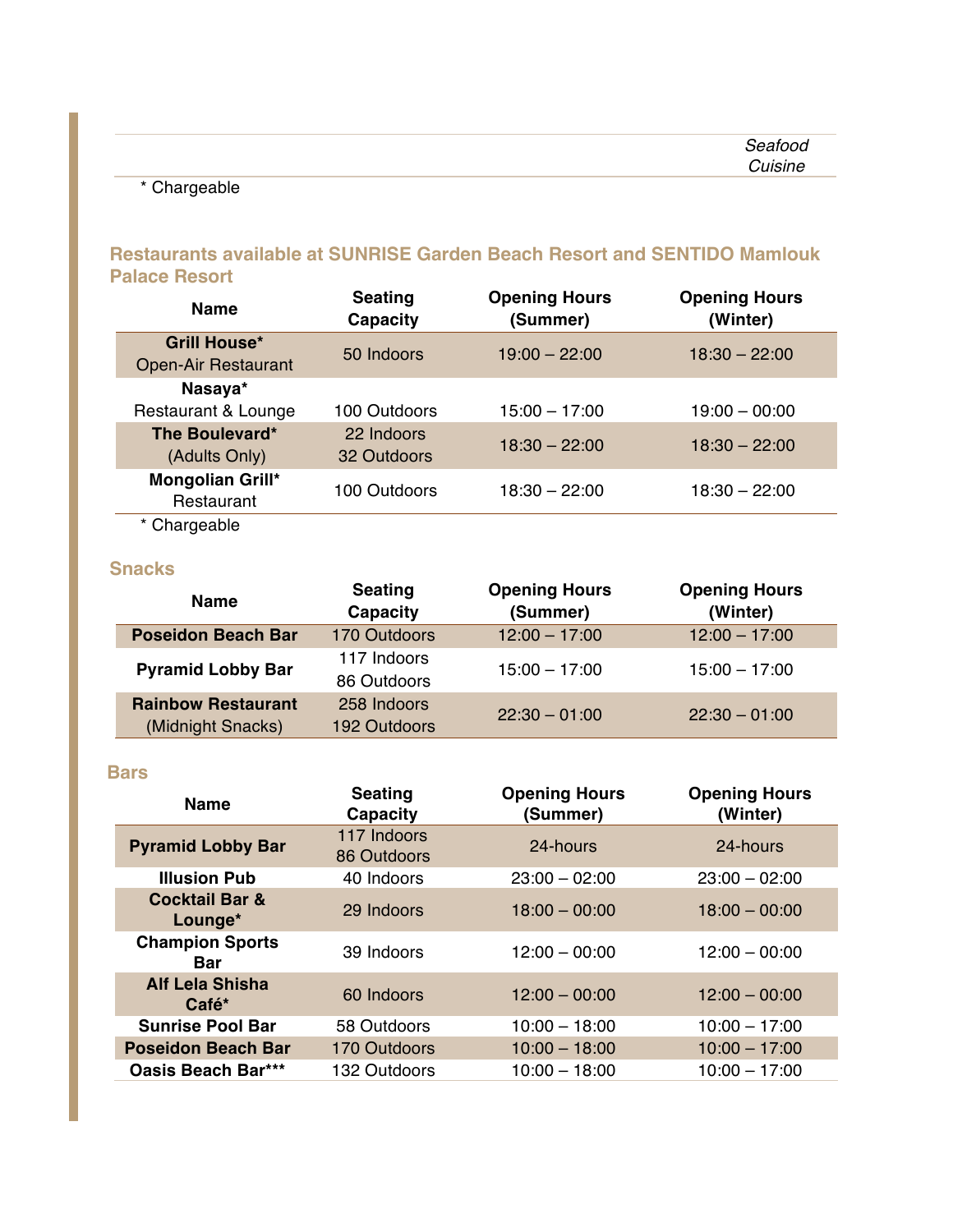| <b>Royal Club</b><br>Lounge** | 6 Indoors<br>24 Outdoors | $10:00 - 18:00$        | $10:00 - 17:00$        |
|-------------------------------|--------------------------|------------------------|------------------------|
| The Boulevard*                | 22 Indoors               | $10:00 - 17:00$ (cafe) | $10:00 - 17:00$ (cafe) |
| (Adults Only)                 | 32 Outdoors              | $22:00 - 01:00$ (bar)  | $22:00 - 01:00$ (bar)  |
| *Chargeable                   |                          |                        |                        |

\*\* For Royal Club Members only

\*\*\* Age: +16

**Pools & Beach**

|                                        | Depth (cm)     |                | Size $(m^2)$ |                     |
|----------------------------------------|----------------|----------------|--------------|---------------------|
|                                        | <b>Minimum</b> | <b>Maximum</b> |              | <b>Sun Loungers</b> |
| Pool 1<br>(Heated in Winter)           | 120            | 160            | 1750         |                     |
| Pool 2                                 | 120            | 180            | 800          |                     |
| <b>Kids Pool</b><br>(Heated in Winter) | 60             | 60             | 140          | 250                 |
| Jacuzzi Pool                           | 80             | 80             | 60           |                     |
| <b>Beach</b> (length)                  |                |                | 452m         | 300                 |

### **Spa & Wellness**

| <b>Spa</b>          | <b>Opening Hours: 09:00 - 20:00</b><br>Sauna, Steam Bath (free of charge), Jacuzzi, Massage<br>& Treatment Rooms (chargeable)<br>Age: $(+16)$ |
|---------------------|-----------------------------------------------------------------------------------------------------------------------------------------------|
| Gym                 | <b>Opening Hours: 07:00 - 19:00 (free of charge)</b><br>Age: $(+16)$                                                                          |
| <b>Beauty Salon</b> | <b>Opening Hours: 09:00 - 17:00</b><br>Large variety of Treatments such as Manicures,<br>Pedicures, Facial Treatment & Hair Styling           |

### **Kids Club**

| Name:                 | Kids Planet                                                            |
|-----------------------|------------------------------------------------------------------------|
| <b>Opening Hours:</b> | Opened 7 days according to schedule<br>10:00 - 12:30 and 15:00 - 16:30 |
| Languages             | English, German, Russian & French                                      |
| Age:                  | $3 - 12$ years                                                         |

SUNRISE Kids Planet is led by Professional Caretakers.

We set up a Kids Club with several programs including:

- Kids Swimming Pool
- Kids Playground
- Kids Food Corner
- Sports Activities
- Arts and Crafts

## **Evening Entertainment**

• Live Music

- Painting and Cooking
- Daily Educational, Entertaining Sports & **Activities**
- Mini-Disco
- Movie Nights
- Baby-Sitting Service available (chargeable)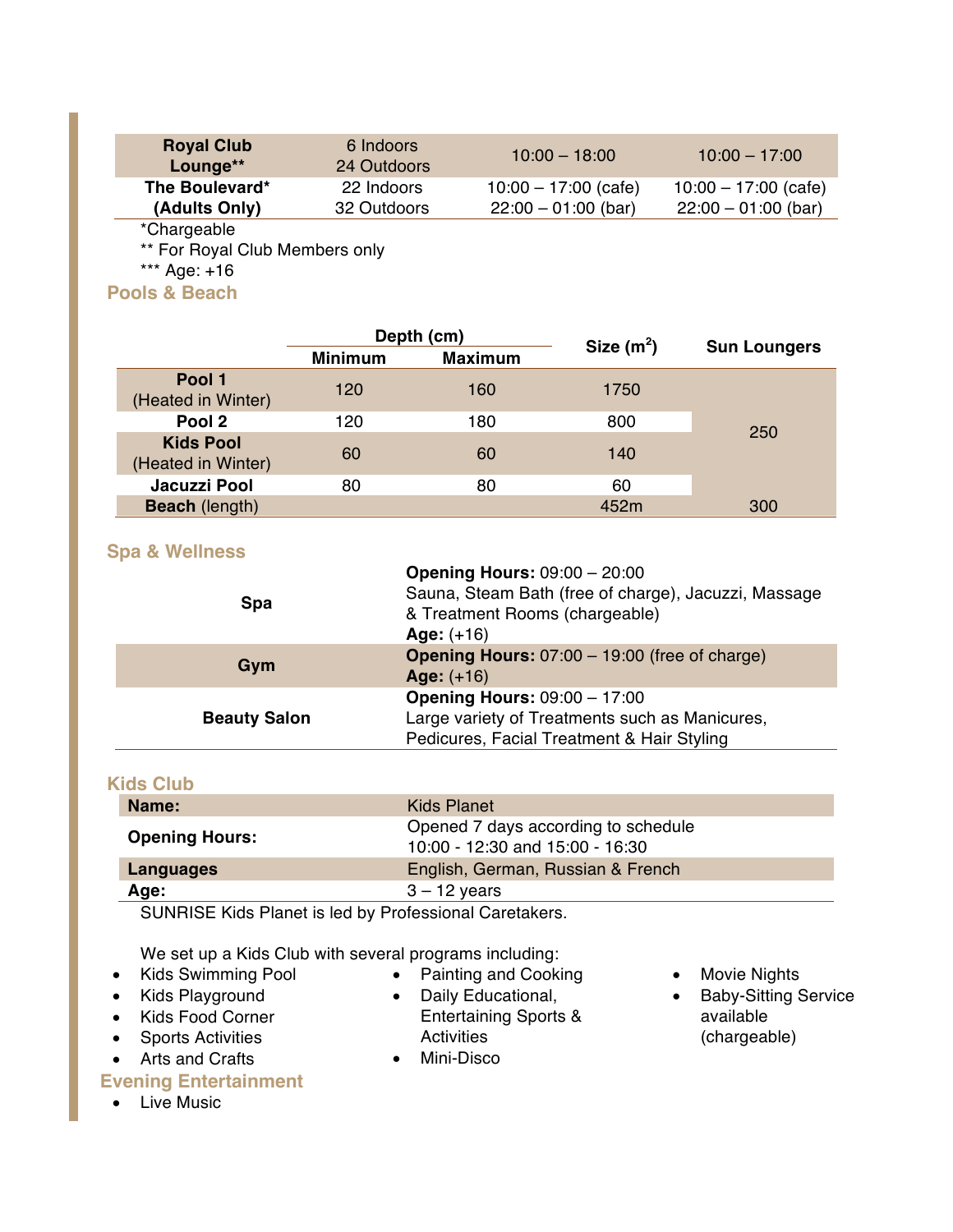- Daily Evening Animation Shows
- Amphitheatre
- Illusion Pub with Resident DJ

### **Water Activities**

- Aqua Aerobics
- Swimming
- Competitions

### **Extra Charge:**

- International Diving Centre
- Banana Boat, Crazy Eight & Donuts
- Aqua Centre

### **Sports Activities**

- Grass Football Court (5x5) (with International Dimensions)
- 2 Acrylic Tennis Courts (Flood Light free of charge)

### **Extra Charge:**

• Archery at Garden Beach Resort

### **Royal Club Services & Privileges (valid for Royal Club Guests)**

- Limousine Transfer from and to the Airport
- Express Check-In and Check-Out
- Concierge Service 24-hours
- Daily Free Electronic Newspaper
- SAT LED TV with DVD Player in the Room
- Royal Breakfast with Sparkling Wine, Cheese Selection and Smoked Salmon (at the lounge). Lounge open (from 07:00 – 10:30)
- Continental Breakfast with 3 kinds of seasonal fresh Fruit Juices
- Royal Club Bar Service (alcoholic and non-alcoholic Beverages), (Winter: 10:00 18:00, Summer: 10:00 – 17:00), including one hour "Sparkling Wine Moment"
- Royal Club Lounge Snacks such as fresh Pastries, baked Goods, Mini Sandwiches & Fruits (Winter: 10:00 – 17:00, Summer: 10:00 – 18:00)
- One Private Cabana at the Beach (free of charge), according to availability; 50% Discount on further Reservations
- Tailored Program from our Fitness Instructor
- Special Credit Vouchers for Spa, Beauty Centre & Laundry Services
- Special Discount for Felucca Restaurant
- Olympic Games
- Water Polo
- Sailing
- Kayaking
- Paddling
- Windsurfing
- Parasailing
- Table Tennis
- Darts
- Croquet
- Boccia/French Ball
- Aerobics
- Body & Soul Sports: -Yoga
- Complimentary Introduction Trial Dive in the Lagoon
- Snorkelling
- Boat Trips: Yachts and Glass Boats
- Scuba Diving
	- -Tai Chi -Sunset Meditation
- International Animation Team with daily Programs
- Billiard Room (+16)